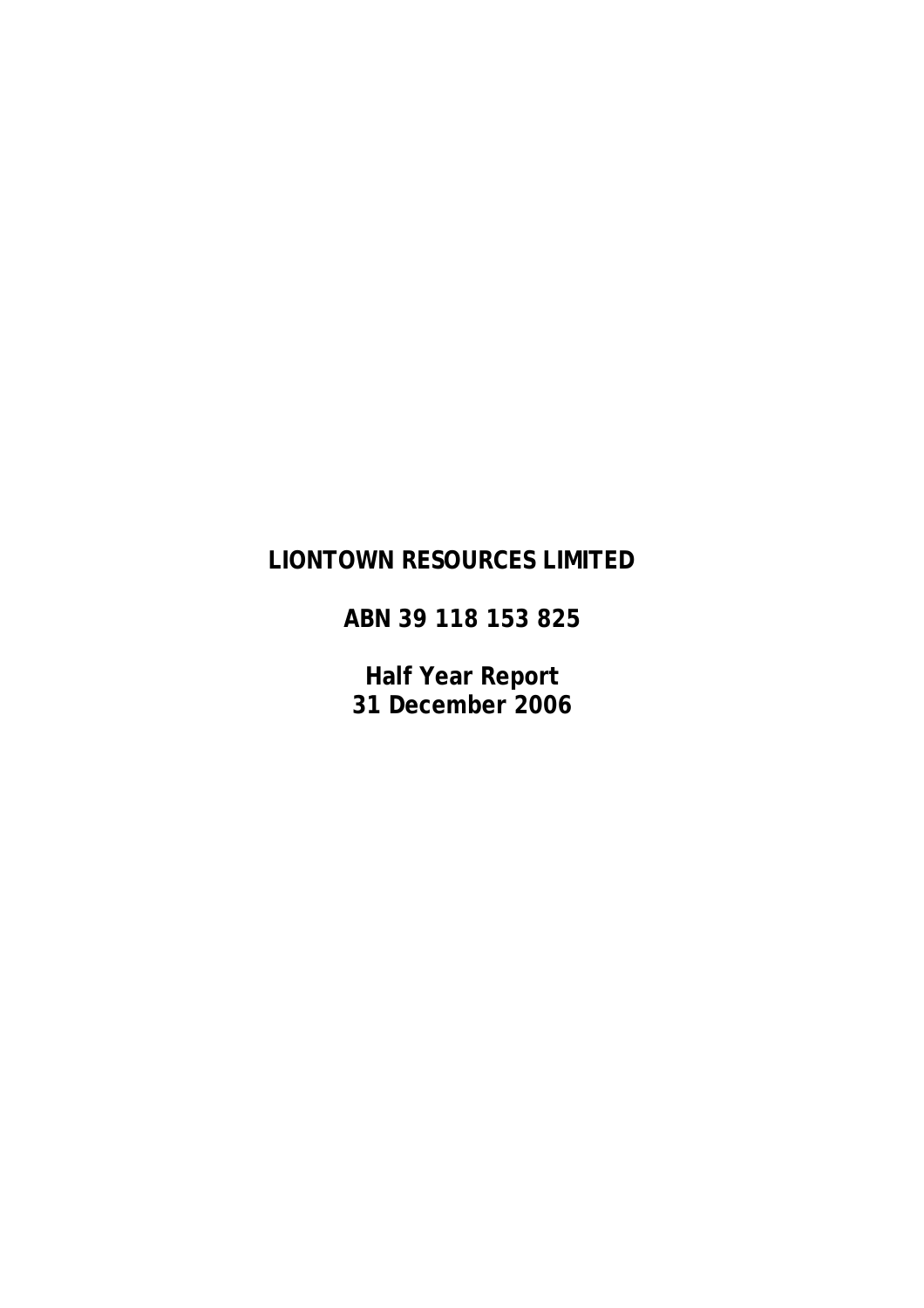# Liontown Resources Limited **Contents**

| Contents                                 | Page |
|------------------------------------------|------|
| Directors' Report                        | 3    |
| Auditor's Independence Declaration       | 5    |
| <b>Condensed Income Statement</b>        | 6    |
| <b>Condensed Balance Sheet</b>           | 7    |
| Condensed Statement of Changes in Equity | 8    |
| <b>Condensed Cash Flow Statement</b>     | 9    |
| Notes to the Financial Statements        | 10   |
| Director's Declaration                   | 12   |
| Independent Auditor's Review Report      | 13   |
|                                          |      |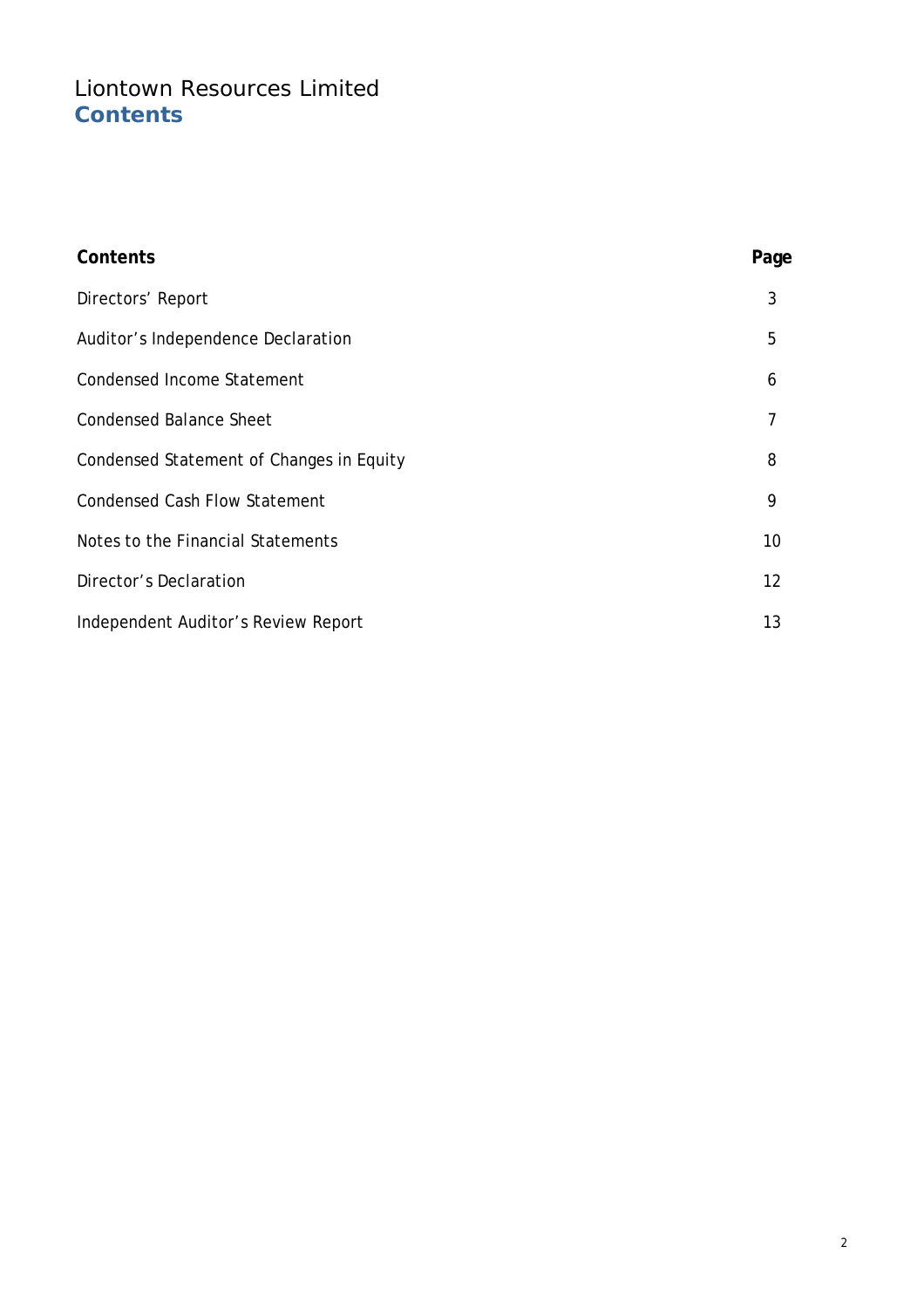## Liontown Resources Limited **Directors' Report**

#### **DIRECTORS' REPORT**

Your directors submit the financial report of the Company for the half year ended 31 December 2006. In order to comply with the provisions of the Corporations Act 2001, the directors report as follows:

#### **Directors**

The names of directors who held office during or since the end of the half year and until the date of this report are as below. Directors were in office for this entire period unless otherwise stated.

| Timothy R B Goyder | Non-Executive Chairman |                            |
|--------------------|------------------------|----------------------------|
| Andrew R Bantock   | Managing Director      |                            |
| John R McIntyre    | Executive Director     |                            |
| Anthony W Kiernan  | Non-executive Director |                            |
| Craig R Williams   | Non-executive Director | Appointed 14 November 2006 |

#### **Review of Operations**

Liontown Resources Limited ('Liontown Resources' or 'the Company') listed on the Australian Stock Exchange on 27 December 2006, after raising \$7,000,000 via an initial public offering.

Liontown Resources has a portfolio of base metals projects including:

- The 1,060 km<sup>2</sup> Mount Windsor Volcanics Project, including the historic Liontown mining centre, located within a prolific minerals province south of Charters Towers in Queensland.
- The 490 km<sup>2</sup> Cowan Nickel Project, situated south of the nickel mining town of Kambalda in Western Australia, interpreted to include 180 strike kilometres of komatiitic stratigraphy, the host rocks for potential sulphide nickel mineralisation.
- The 100 km<sup>2</sup> Fort Constantine South Project comprising two tenements, the most prospective area of which is located within 5 kilometres of both Xstrata Plc's Ernest Henry copper-gold mine and Exco Resources NL's E1 copper-gold deposits.
- **The 56 km<sup>2</sup> Logan's Find Project comprising a single tenement, located 30 kilometres west of Kambalda,** containing 13 strike kilometres of covered greenstone belt including an interpreted komatiitic unit.

Over 11,000 metres of reverse circulation and diamond drilling is planned at Liontown in 2007 to validate past exploration data with the objective of defining a JORC compliant Mineral Resource.

Drilling at the Mount Windsor Volcanics Project commenced in January 2007.

On 10 November 2006, Liontown Resources Limited entered into a sale and purchase deed in respect of its Strelley River tenements with CBH Panorama Pty Ltd, SIPA Resources (1987) Pty Ltd, Ashling Resources NL, CBH Resources Ltd, Uranium Equities Limited and GE Resources Limited. Pursuant to the deed, the sale of the Strelley River tenements will be satisfied by the issue of fully paid ordinary shares in CBH Resources Ltd, to the value of \$620,000. The sale of these tenements is conditional upon Ministerial consent being obtained, which had not occurred as at the date of this report.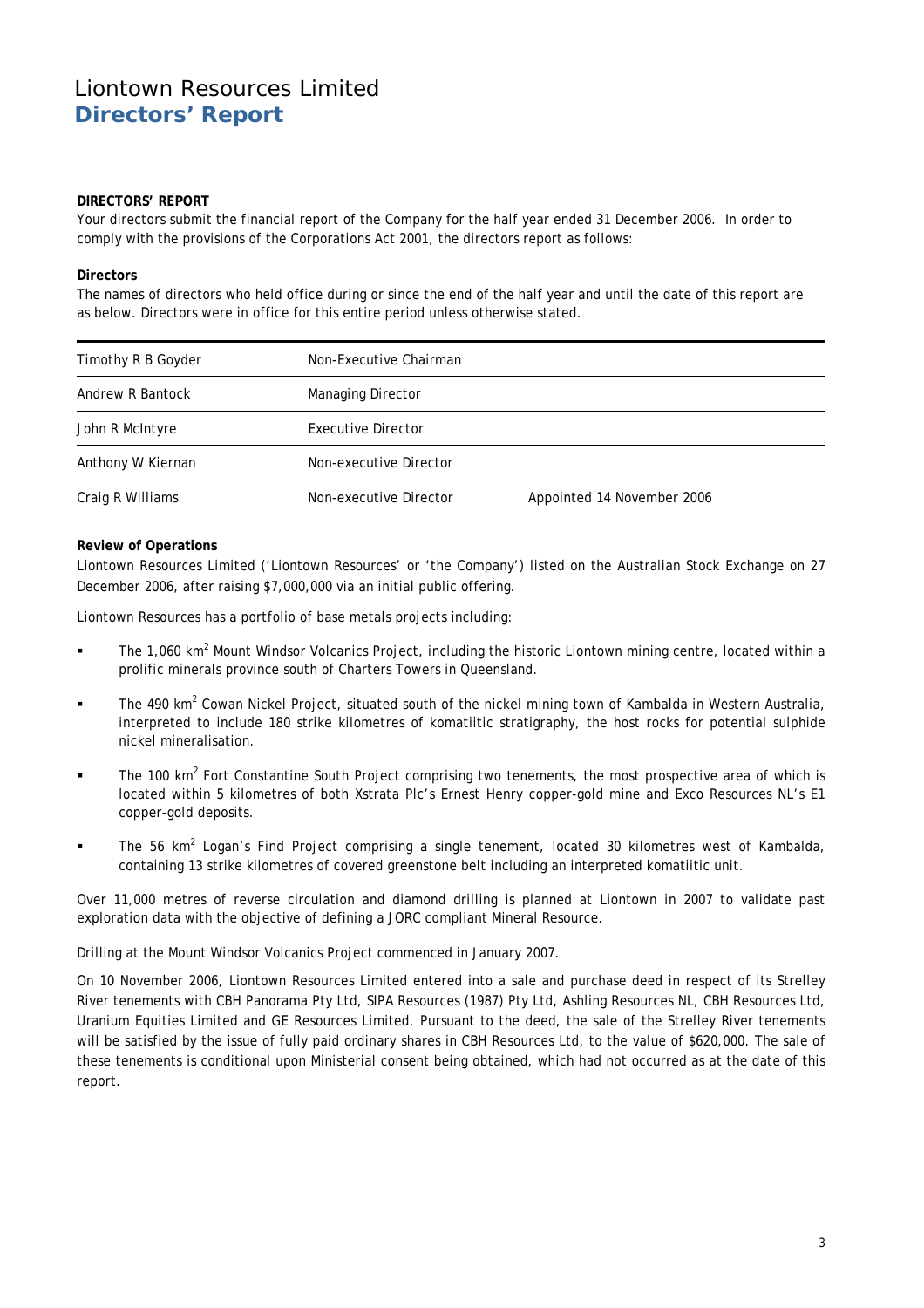## Liontown Resources Limited **Directors' Report**

#### **Auditor's Independence Declaration**

Section 307C of the Corporations Act 2001 requires our auditors, HLB Mann Judd, to provide the directors of the company with an Independence Declaration in relation to the review of the half-year financial report. This Independence Declaration is set out on page 5 and forms part of this directors' report for the half-year ended 31 December 2006.

This report is signed in accordance with a resolution of the Board of Directors made pursuant to s.306(3) of the Corporations Act 2001.

ANDREW R BANTOCK Managing Director

Dated at Perth this 8<sup>th</sup> day of March 2007.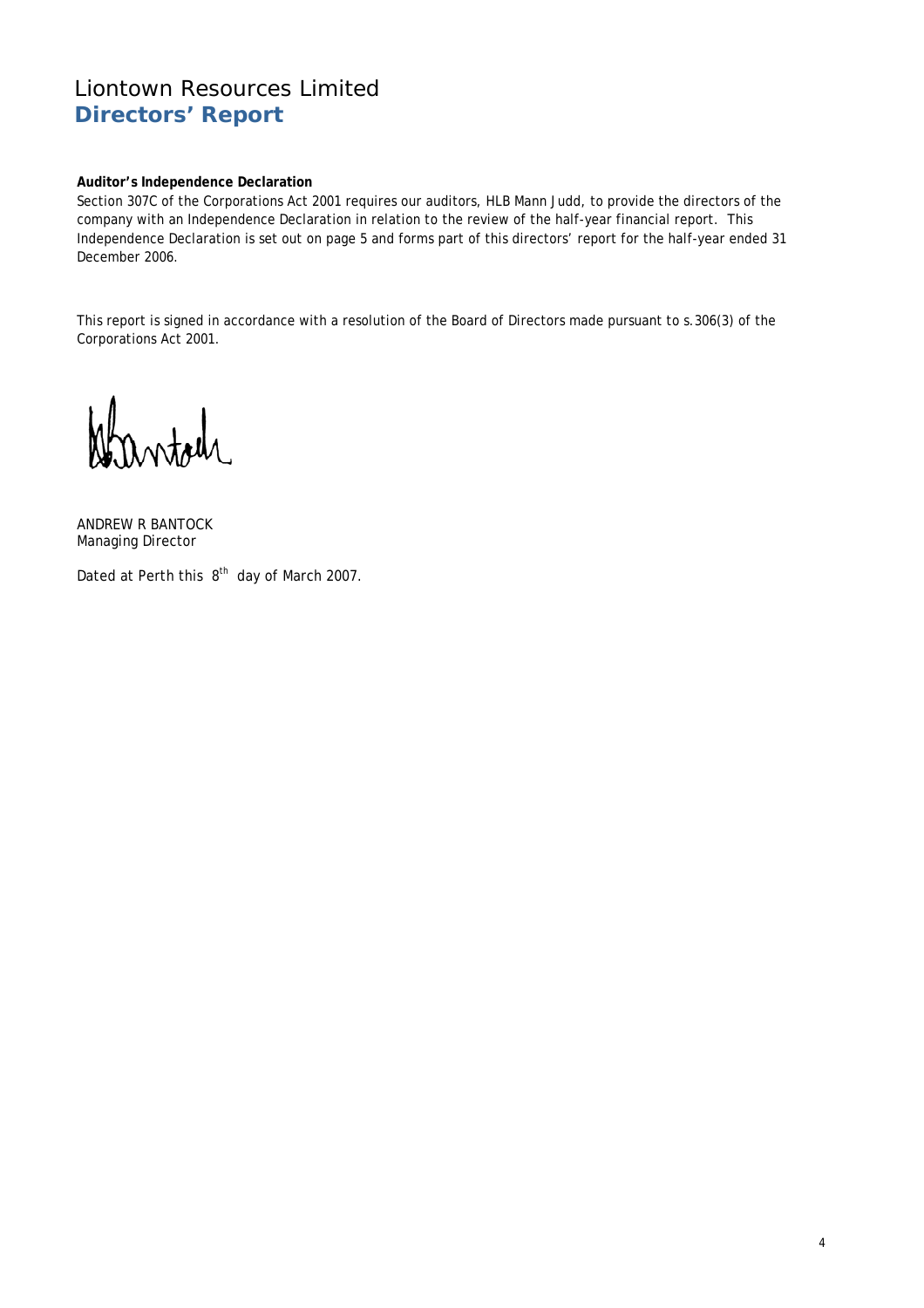

## **Auditor's Independence Declaration**

As lead auditor for the review of the financial report of Liontown Resources Limited for the half year ended 31 December 2006, I declare that to the best of my knowledge and belief, there have been:

- a) no contraventions of the auditor independence requirements of the Corporations Act 2001 in relation to the review; and
- b) no contraventions of any applicable code of professional conduct in relation to the review.

This declaration is in respect of Liontown Resources Limited.

HLB Mann Judd

**HLB MANN JUDD Chartered Accountants** 

Siallounts.

**Perth, Western Australia L DI GIALLONARDO 8 March 2007 Partner, HLB Mann Judd**

HLB Mann Judd (WA Partnership)<br>15 Rheola Street West Perth 6005. PO Box 263 West Perth 6872 Western Australia. DX 238 (Perth) Telephone +61 (08) 9481 0977. Fax +61 (08) 9481 3686.<br>Email: hIb@hIbwa.com.au. Website: http: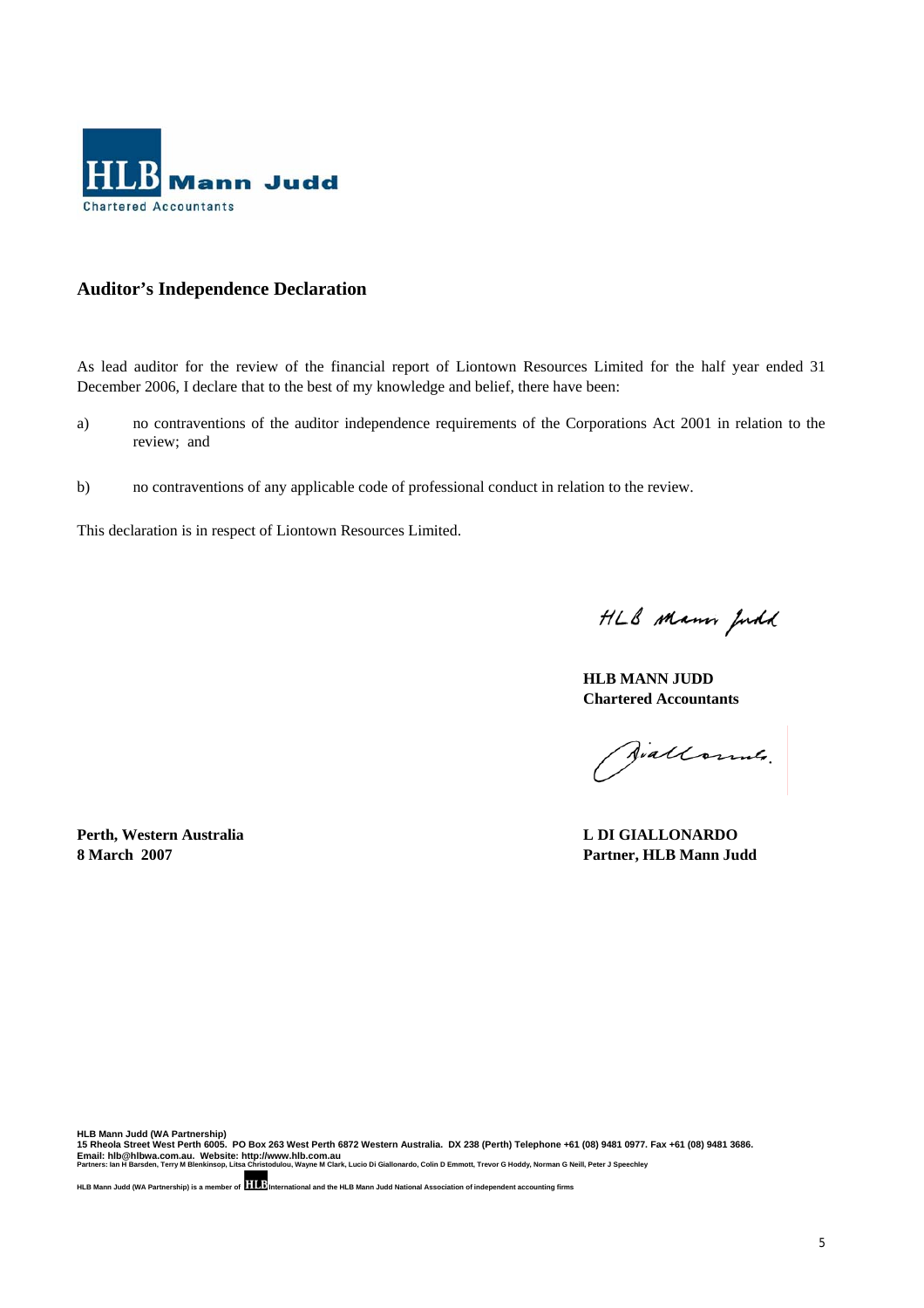# Liontown Resources Limited **Condensed Income Statement**

**For the half year ended 31 December 2006** 

| Revenue                                                                                                                                                    | <b>Note</b> | 2006<br>\$<br>16,604 | 2005<br>\$ |
|------------------------------------------------------------------------------------------------------------------------------------------------------------|-------------|----------------------|------------|
| Impairment losses on exploration and evaluation<br>expenditure                                                                                             |             |                      |            |
| Corporate administrative expenses                                                                                                                          | 3           | (201, 039)           |            |
| Finance costs                                                                                                                                              |             | (4, 865)             |            |
| (Loss) before tax                                                                                                                                          |             | (189, 300)           |            |
| Income tax expense/benefit                                                                                                                                 |             |                      |            |
| (Loss) for the period                                                                                                                                      | 3           | (189, 300)           |            |
| Basic earnings/(loss) per share attributable to ordinary<br>equity holders<br>Diluted earnings/(loss) per share attributable to<br>ordinary equity holders |             | (0.03)<br>(0.03)     |            |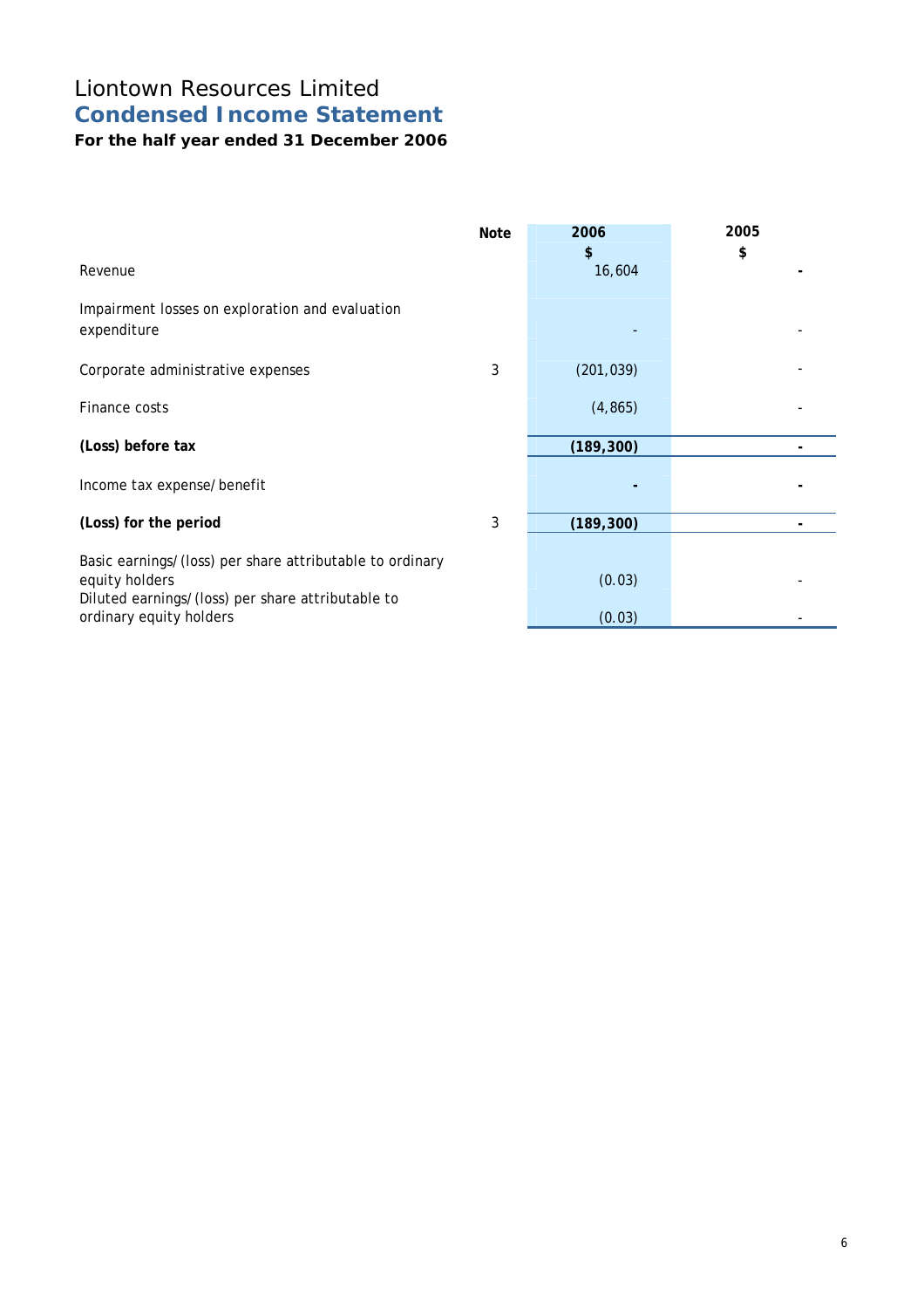# Liontown Resources Limited **Condensed Balance Sheet**

**As at 31 December 2006** 

|                                   | <b>Note</b> | 31 December 2006 | 30 June 2006 |
|-----------------------------------|-------------|------------------|--------------|
|                                   |             | \$               | \$           |
| <b>Current Assets</b>             |             |                  |              |
| Cash and cash equivalents         |             | 6,731,981        | 1,778        |
| Trade and other receivables       |             | 423,044          |              |
| <b>Total current assets</b>       |             | 7,155,025        | 1,778        |
| Non-current assets                |             |                  |              |
| Property, plant and equipment     |             | 16,331           |              |
| Exploration and evaluation assets | 4           | 8,909,440        |              |
| Assets held for sale              | 5           | 621,853          |              |
| <b>Total non-current assets</b>   |             | 9,547,624        |              |
|                                   |             |                  |              |
| <b>Total assets</b>               |             | 16,702,649       | 1,778        |
| <b>Current Liabilities</b>        |             |                  |              |
| Trade and other payables          |             | 1,699,468        |              |
| Interest bearing liabilities      |             | 42,046           | 19,622       |
| Employee benefits                 |             | 7,138            |              |
| <b>Total current liabilities</b>  |             | 1,748,652        | 19,622       |
|                                   |             |                  |              |
| <b>Total liabilities</b>          |             | 1,748,652        | 19,622       |
|                                   |             |                  |              |
| Net assets                        |             | 14,953,997       | (17, 844)    |
|                                   |             |                  |              |
| Equity                            |             |                  |              |
| Issued capital                    | 6           | 14,982,861       | 2            |
| <b>Accumulated losses</b>         | 6           | (207, 146)       | (17, 846)    |
| Reserves                          | 6           | 178,282          |              |
| <b>Total Equity</b>               |             | 14,953,997       | (17, 844)    |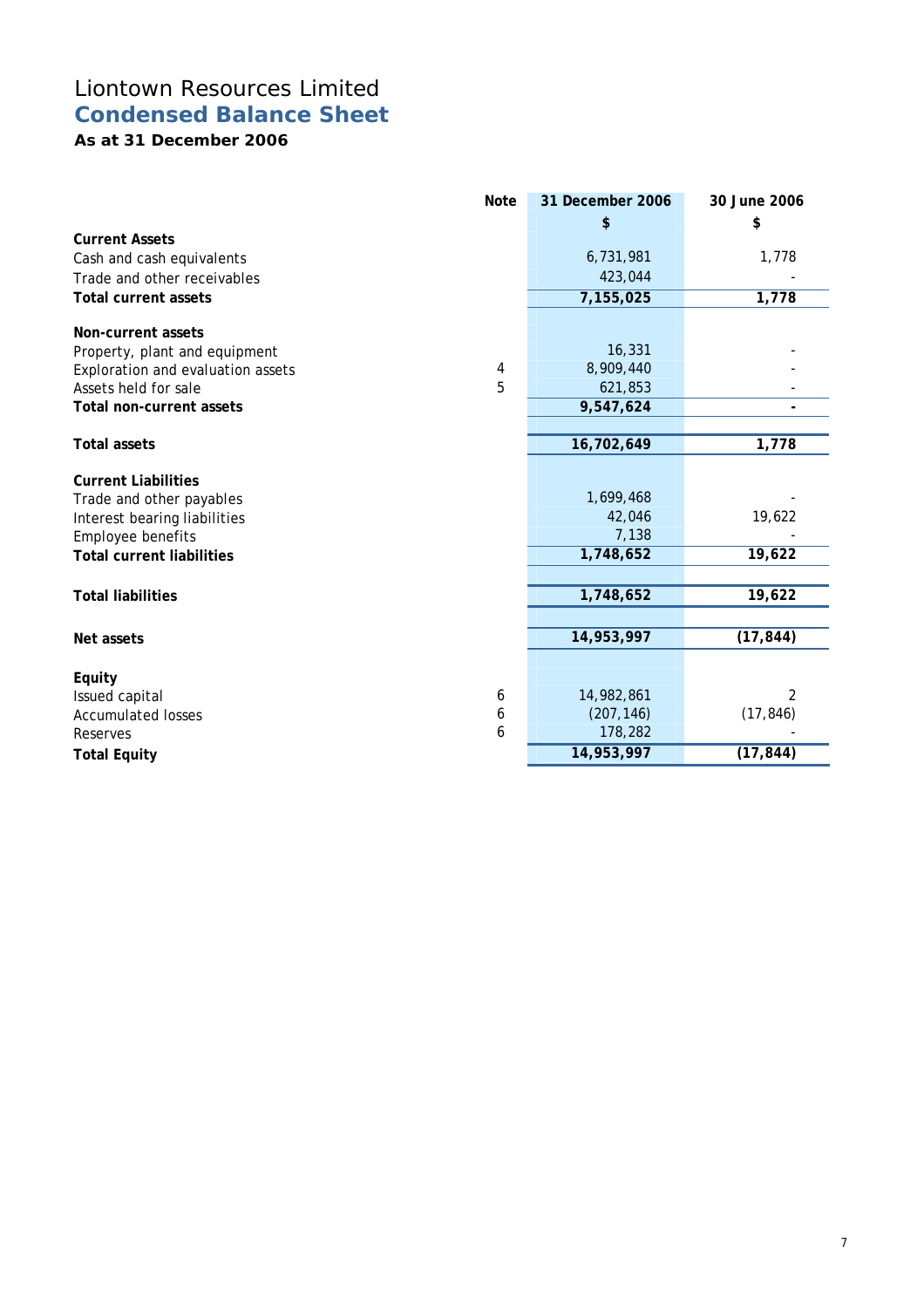# Liontown Resources Limited **Condensed Statement of Changes in Equity**

**For the half year ended 31 December 2006** 

|                                                                  | <b>Note</b> | Share<br>capital<br>\$ | Accumulated<br>losses<br>\$ | Share based<br>payments<br>reserve<br>\$ | <b>Total equity</b><br>\$ |
|------------------------------------------------------------------|-------------|------------------------|-----------------------------|------------------------------------------|---------------------------|
| Balance at 30 June 2006                                          |             | $\overline{2}$         | (17, 846)                   |                                          | (17, 844)                 |
| Issue of fully paid ordinary shares -<br>tenement acquisition    |             | 3,400,000              |                             |                                          | 3,400,000                 |
| Issue of fully paid ordinary shares - share<br>conversion        |             | 5,400,002              |                             |                                          | 5,400,002                 |
| Issue of fully paid ordinary shares - initial<br>public offering |             | 7,000,000              |                             |                                          | 7,000,000                 |
| <b>Transaction costs</b>                                         |             | (817, 143)             |                             |                                          | (817, 143)                |
| Underwriter's and Consultant's share<br>options vested           |             |                        | $\overline{\phantom{a}}$    | 158,983                                  | 158,983                   |
| Employee share options vested                                    |             |                        |                             | 19,299                                   | 19,299                    |
| Loss for the period                                              |             |                        | (189, 300)                  |                                          | (189, 300)                |
| Balance at 31 December 2006                                      | 6           | 14,982,861             | (207, 146)                  | 178,282                                  | 14,953,997                |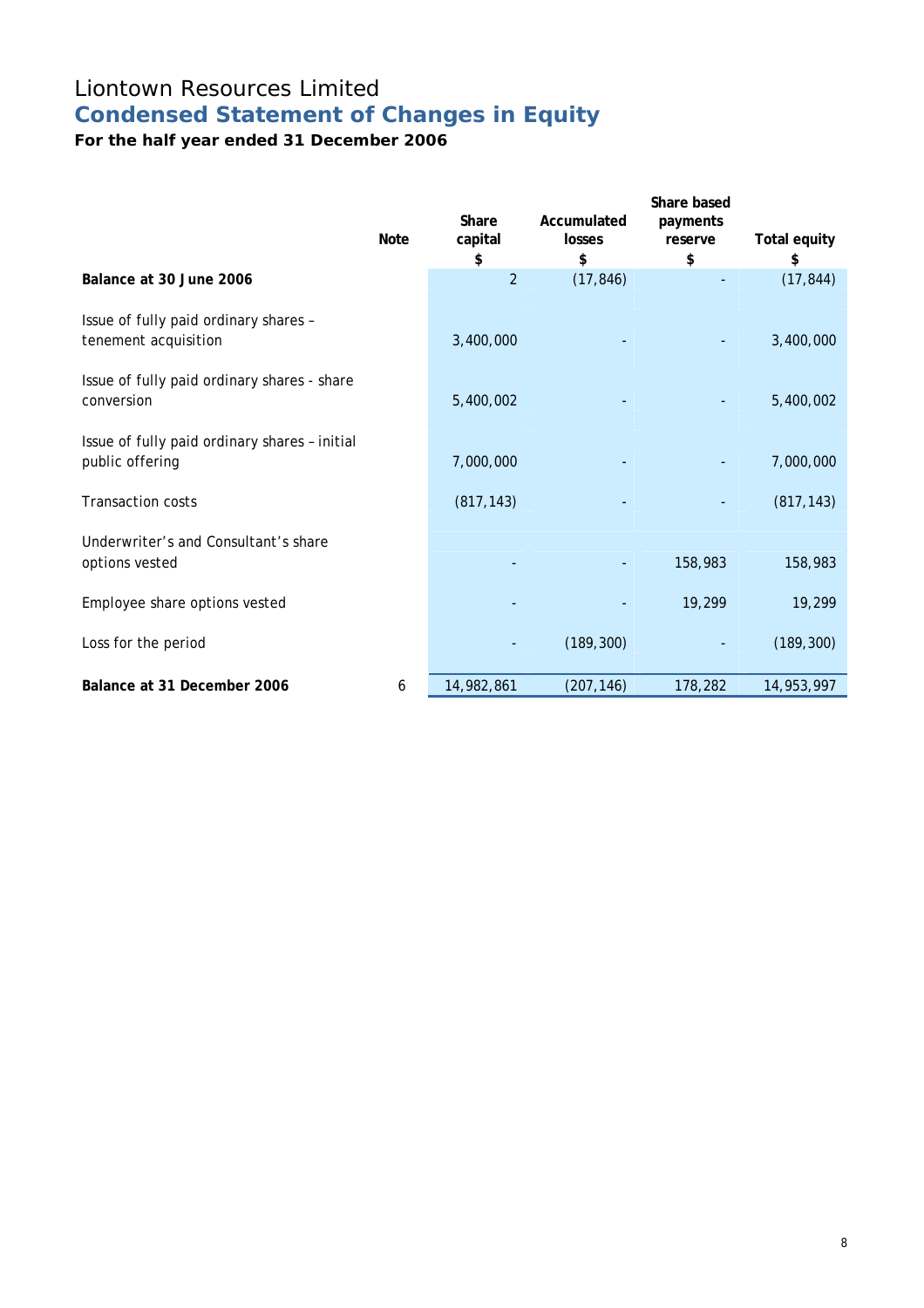# Liontown Resources Limited **Condensed Cash Flow Statement**

## **For the half year ended 31 December 2006**

|                                                          | 2006<br>\$ | 2005<br>\$ |
|----------------------------------------------------------|------------|------------|
| Cash flows from operating activities                     |            |            |
| Cash paid to suppliers and employees                     | (63, 887)  |            |
| Interest paid                                            | (197)      |            |
| Interest received                                        | 16,604     |            |
| Net cash used in operating activities                    | (47, 480)  |            |
|                                                          |            |            |
| Cash flows from investing activities                     |            |            |
| Payments for mining exploration and evaluation           | (38, 605)  |            |
| Acquisition of property, plant and equipment             | (4, 435)   |            |
| Net cash used in investing activities                    | (43, 040)  |            |
|                                                          |            |            |
| Cash flows from financing activities                     |            |            |
| Net proceeds from issue of shares                        | 6,840,346  |            |
| Proceeds from borrowings                                 | 266,190    |            |
| Repayment of borrowings                                  | (285, 813) |            |
| Net cash from financing activities                       | 6,820,723  |            |
|                                                          |            |            |
| Net increase in cash and cash equivalents                | 6,730,203  |            |
| Cash and cash equivalents at the beginning of the period | 1,778      |            |
| Cash and cash equivalents at 31 December 2006            | 6,731,981  |            |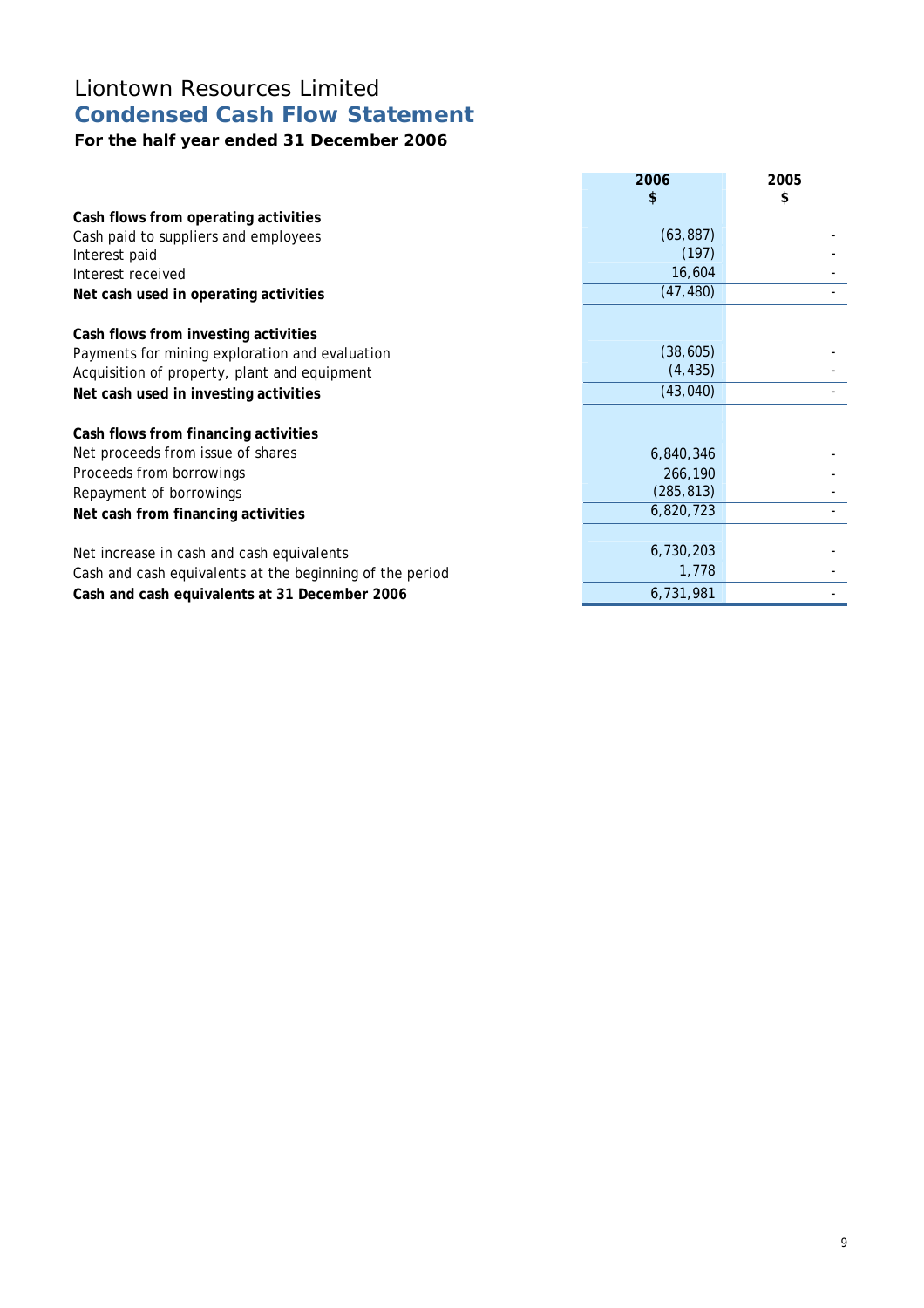## Liontown Resources Limited **Notes to the Financial Statements**

## **For the half year ended 31 December 2006**

### **1. Significant accounting policies**

#### **(a) Statement of compliance**

The half-year financial statements are a general purpose financial report prepared in accordance with the requirements of the *Corporations Act 2001*, applicable accounting standards including AASB 134: Interim Financial Reporting and other authoritative pronouncements of the Australian Accounting Standards Board ('AASB'). Compliance with AASB 134 ensures compliance with IAS 34 'Interim Financial Reporting'.

It is recommended that this financial report be read in conjunction with the annual financial report for the year ended 30 June 2006 and any public announcements made by Liontown Resources Limited during the half-year in accordance with continuous disclosure requirements arising under the Corporations Act 2001.

The half-year report does not include full disclosures of the type normally included in an annual financial report. Therefore, it cannot be expected to provide as full an understanding of the financial performance, financial position and cash flows of the Company as in the full financial report.

For the purpose of preparing the half-year report, the half-year has been treated as a discrete reporting period.

### **(b) Basis of preparation**

The half-year report has been prepared on a historical cost basis, except for land and buildings, derivative financial instruments and available-for-sale financial assets which are measured at fair value. Cost is based on the fair value of the consideration given in exchange for assets. All amounts are presented in Australian dollars, unless otherwise noted.

The accounting policies and methods of computation adopted in the preparation of the half-year financial report are consistent with those adopted and disclosed in the Company's 2006 annual financial report for the financial year ended 30 June 2006.

In the half-year ended 31 December 2006, the Company has reviewed all of the new and revised Standards and Interpretations issued by the AASB that are relevant to its operations and effective for annual reporting periods beginning on or after 1 July 2006.

It has been determined by the Company that there is no impact, material or otherwise, of the new and revised Standards and Interpretations on its business and, therefore, no change is necessary to Company accounting policies.

#### **2 Segment reporting**

The Company currently only operates in one business segment and one geographical segment being the mining and exploration industry in Australia.

#### **3 Loss before income tax expense**

|                                                            | 2006    | 2005 |
|------------------------------------------------------------|---------|------|
| The following expense items are relevant in explaining the |         |      |
| financial performance for the half-year:                   | \$      | \$   |
| <b>ASX Fees</b>                                            | 41,674  |      |
| <b>Audit Fees</b>                                          | 1,800   |      |
| Depreciation and amortisation                              | 268     |      |
| Personnel expenses                                         | 40,261  |      |
| Insurance                                                  | 39,057  |      |
| Legal Fees                                                 | 9.871   |      |
| Share registry                                             | 19,817  |      |
| Recruitment                                                | 30,752  |      |
| Other                                                      | 17,539  |      |
| Total                                                      | 201,039 |      |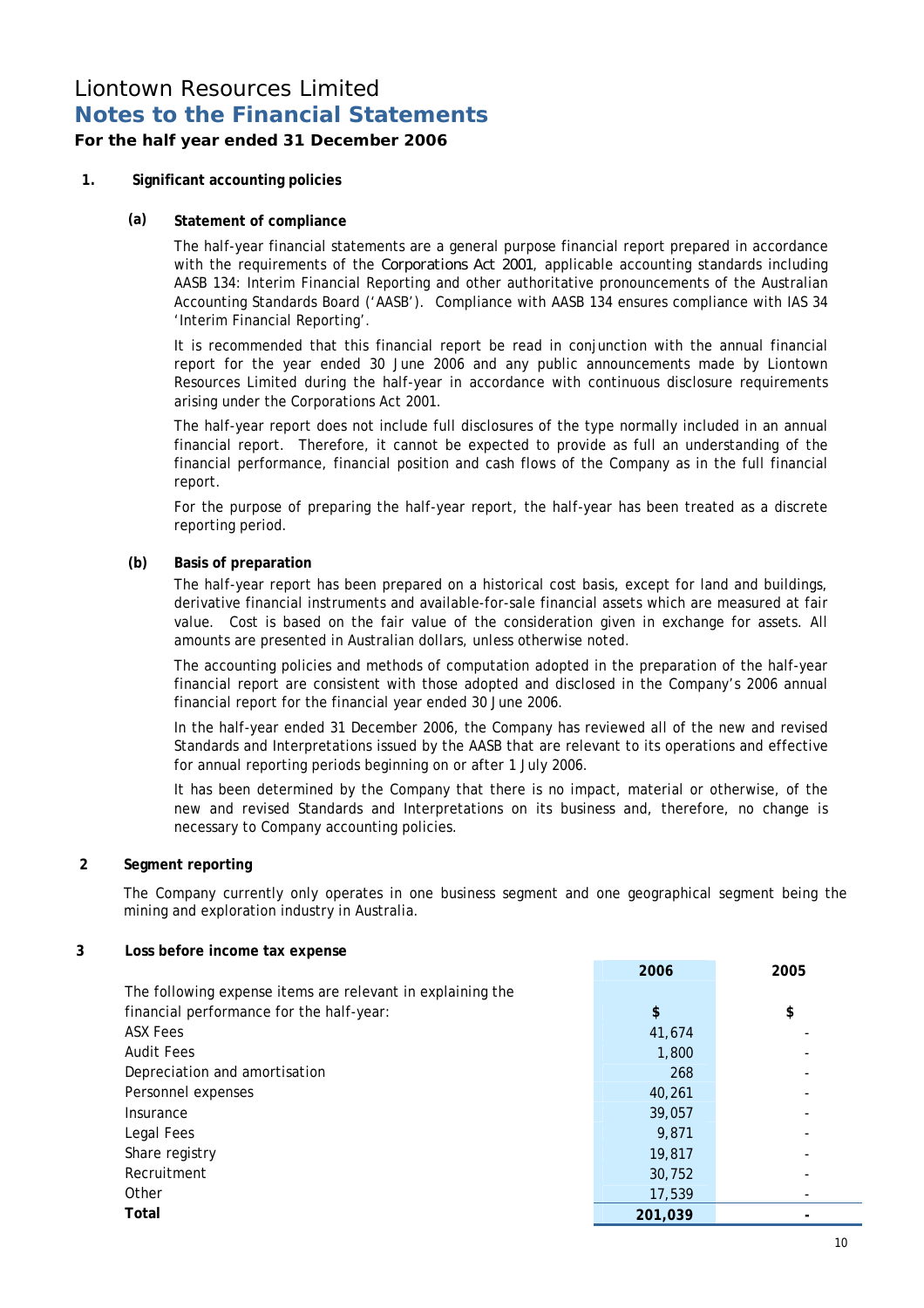## Liontown Resources Limited **Notes to the Financial Statements For the half year ended 31 December 2006**

## 4 **Exploration and evaluation expenditure**

| <b>Note</b>                                          | 31 December<br>2006 |
|------------------------------------------------------|---------------------|
|                                                      | \$                  |
| Cost brought forward                                 |                     |
| Acquisition of tenements                             | 9,418,755           |
| Expenditure incurred during the period               | 112,538             |
| Impairment of exploration and evaluation expenditure |                     |
| 5<br>Assets held for sale reclassified               | (621, 853)          |
| Total                                                | 8,909,440           |

#### **5 Assets held for sale**

On 10 November 2006, Liontown Resources Limited entered into a sale and purchase deed in respect of its Strelley River tenements with CBH Panorama Pty Ltd, SIPA Resources (1987) Pty Ltd, Ashling Resources NL, CBH Resources Ltd, Uranium Equities Limited and GE Resources Limited. Pursuant to the deed, the sale of the Strelley River tenements will be satisfied by the issue of fully paid ordinary shares in CBH Resources Ltd, to the value of \$620,000. The sale of these tenements is conditional upon Ministerial consent being obtained, which had not occurred as at the date of this report.

### **6 Issued capital**

|                                           | Share<br>capital<br>S |
|-------------------------------------------|-----------------------|
| Balance at 30 June 2006                   | $\mathfrak{p}$        |
| Issue of shares - tenement acquisitions   | 3,400,000             |
| Issue of shares - share conversion        | 5,400,002             |
| Issue of shares - initial public offering | 7,000,000             |
| Less costs of issue                       | (817, 143)            |
| Balance at 31 December 2006               | 14,982,861            |
|                                           | Ordinary<br>shares    |
|                                           | 31 December 2006      |
| On issue at 1 July                        | 2                     |
| Initial public offering                   | 35,000,000            |
| Tenement acquisition and share conversion | 44,000,007            |
| On issue at 31 December                   | 79,000,009            |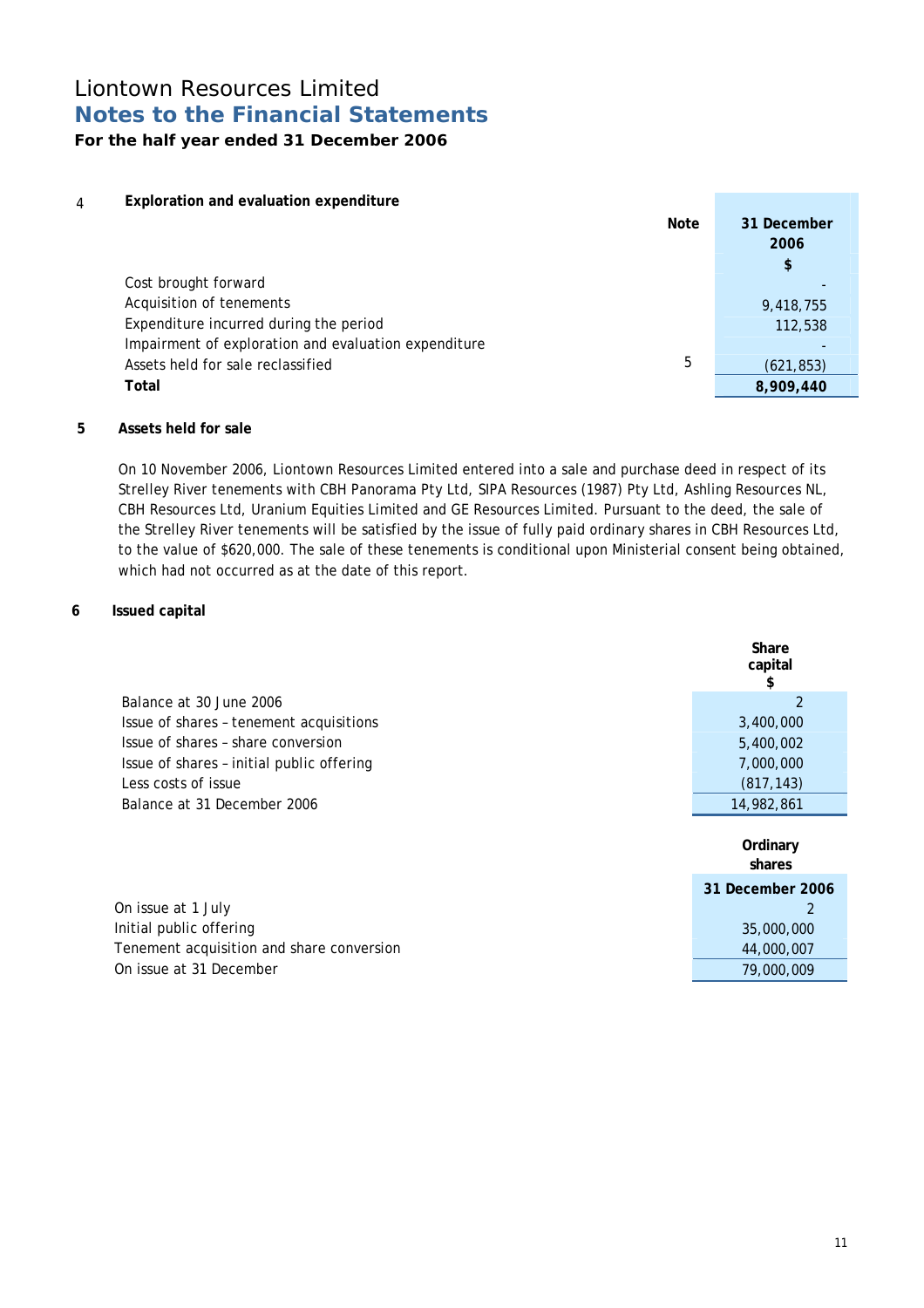## Liontown Resources Limited **Directors' Declaration**

The directors of the Company declare that:

- 1. The financial statements and notes thereto, as set out on 6 to 11:
	- a. comply with Accounting Standard AASB 134: Interim Financial Reporting and the Corporations Regulations; and
	- b. give a true and fair view of the Company's financial position as at 31 December 2006 and of its performance for the half-year then ended.
- 2. In the directors' opinion there are reasonable grounds to believe that the Company will be able to pay its debts as and when they become due and payable.

This declaration is signed in accordance with a resolution of the Board of Directors made pursuant to s.303(5) of the Corporations Act 2001.

Dated this  $8^{th}$  day of March 2007

ANDREW R BANTOCK Managing Director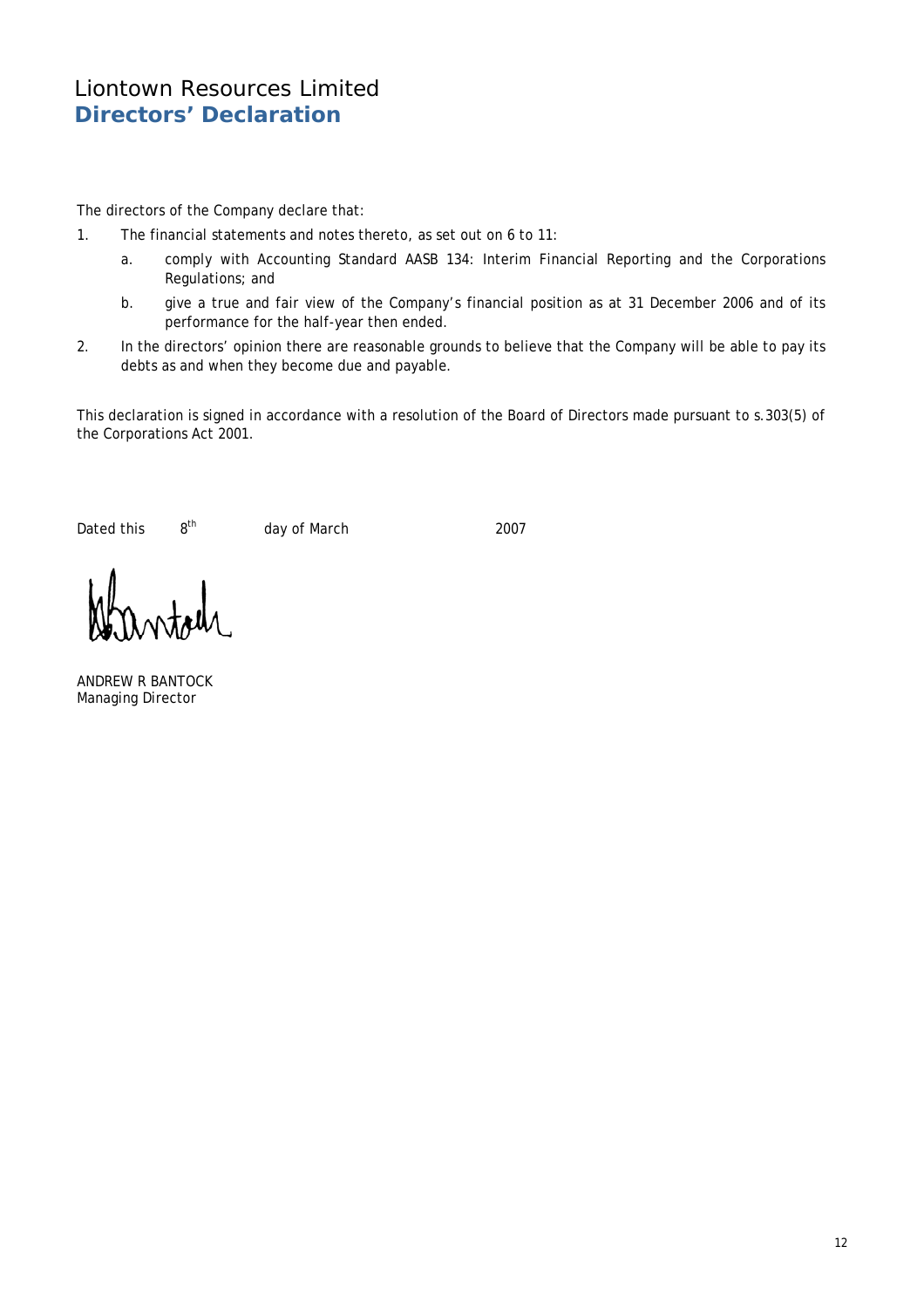

#### **INDEPENDENT AUDITOR'S REVIEW REPORT**

### **To the members of Liontown Resources Limited**

#### **Report on the Half-Year Financial Report**

We have reviewed the accompanying half-year financial report, which comprises the condensed balance sheet as at 31 December 2006, the condensed income statement, condensed statement of changes in equity and condensed cash flow statement for the half-year ended on that date, other selected explanatory notes and the directors' declaration, of Liontown Resources Limited.

#### *Directors' Responsibility for the Half-Year Financial Report*

The directors of the company are responsible for the preparation and fair presentation of the half-year financial report in accordance with Australian Accounting Standards (including the Australian Accounting Interpretations) and the *Corporations Act 2001*. This responsibility includes designing, implementing and maintaining internal controls relevant to the preparation and fair presentation of the half-year financial report that is free from material misstatement, whether due to fraud or error; selecting and applying appropriate accounting policies; and making accounting estimates that are reasonable in the circumstances.

#### *Auditor's Responsibility*

Our responsibility is to express a conclusion on the half-year financial report based on our review. We conducted our review in accordance with Auditing Standard on Review Engagements ASRE 2410 *Review of an Interim Financial Report Performed by the Independent Auditor of the Entity*, in order to state whether, on the basis of the procedures described, we have become aware of any matter that makes us believe that the financial report is not in accordance with the *Corporations Act 2001,* including giving a true and fair view of the company's financial position as at 31 December 2006 and its performance for the half-year ended on that date; and complying with Accounting Standard AASB 134 *Interim Financial Reporting* and the *Corporations Regulations 2001*. As the auditor of Liontown Resources Limited, ASRE 2410 requires that we comply with the ethical requirements relevant to the audit of the annual financial report.

A review of a half-year financial report consists of making enquiries, primarily of persons responsible for financial and accounting matters, and applying analytical and other review procedures. A review is substantially less in scope than an audit conducted in accordance with Australian Auditing Standards and consequently does not enable us to obtain assurance that we would become aware of all significant matters that might be identified in an audit. Accordingly, we do not express an audit opinion.

**HLB Mann Judd (WA Partnership) 15 Rheola Street West Perth 6005. PO Box 263 West Perth 6872 Western Australia. DX 238 (Perth) Telephone +61 (08) 9481 0977. Fax +61 (08) 9481 3686.**  ro ruicolla de la concerta de la Melosite: http://www.hlb.com.au<br>Email: hIb@hIbwa.com.au. Website: http://www.hIb.com.au<br>Partners: Ian H Rarsden, Terry M Blenkinson, Litsa Christodulou, Wayne M Clark, Lucio Di Giallonardo

**HLB Mann Judd (WA Partnership) is a member of International and the HLB Mann Judd National Association of independent accounting firms**